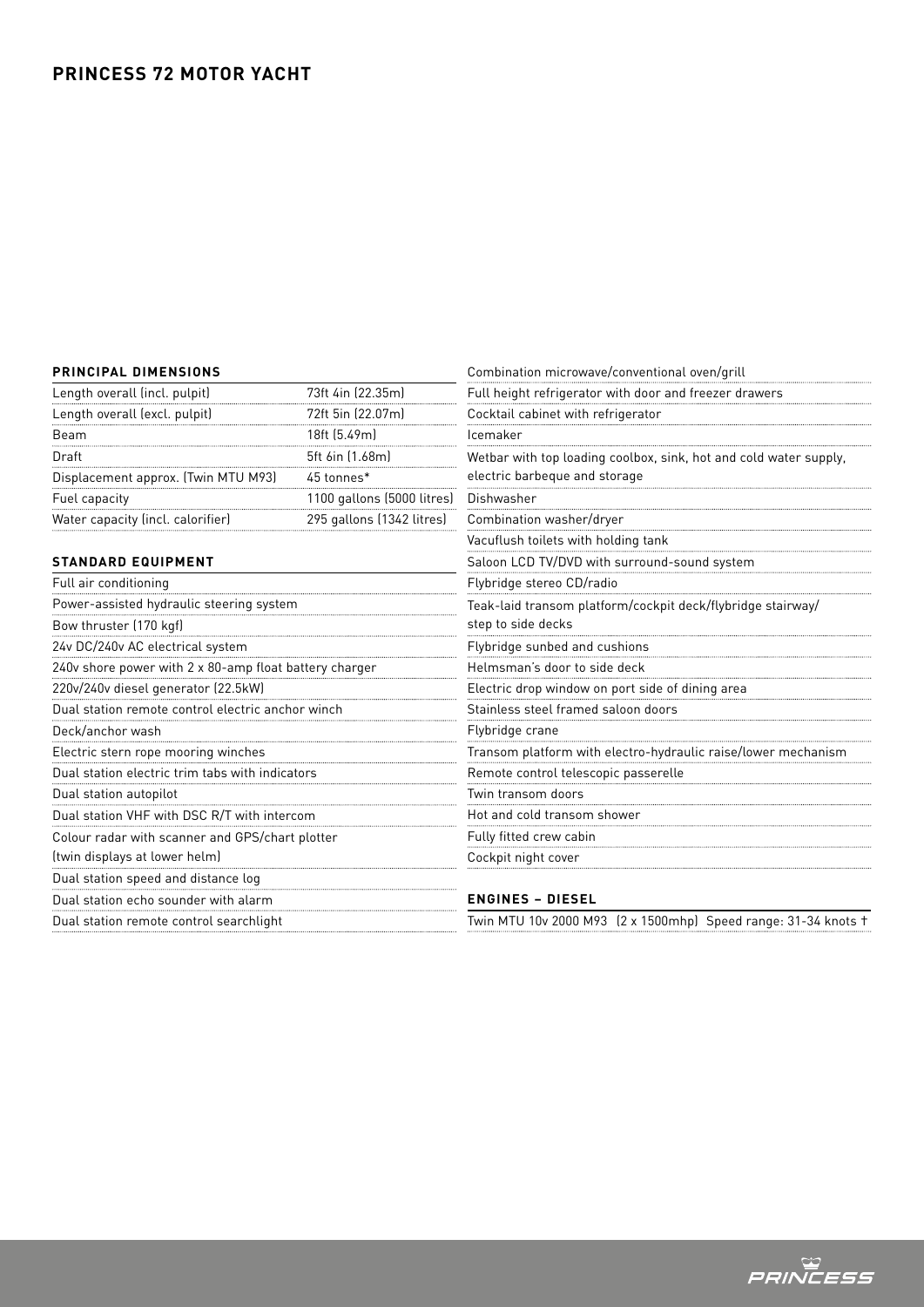# **DECK FITTINGS**

- Teak-laid transom platform, cockpit deck, flybridge stairway, step to side decks
- $\blacksquare$  Reversible electric anchor winch with foredeck, main helm and flybridge controls
- **Stemhead roller with automatic** anchor launch and retrieve
- Self-stowing 50kg anchor with 90m of chain
- Twin stern rope mooring winches port and starboard
- **Bow rope stowage locker**
- Freshwater deck/anchor wash
- $\blacksquare$  Forward coachroof handrails
- Coachroof seating and sunbed areas
- **Deck storage lockers for fenders and** foredeck sunbed cushions
- Optional foredeck table
- Bow fairlead
- **Exampless steel bow, stern and spring** cleats (2 pairs)
- **Stainless steel pulpit and guard rails**
- Canopy handrails
- White PVC high-impact rubbing band with stainless steel insert
- Full set IMCO navigation lights
- $\blacksquare$  Riding light
- **Dual-station remote control** searchlight
- **Twin electric horns**
- <sup>n</sup> Fuel and water fillers
- Hot and cold transom shower
- Flybridge crane (safe working load 420kg)
- Life raft locker
- **s** Stern docking lights

## **AFT COCKPIT**

- $Self-drainina$
- **Upholstered seating and folding leaf** teak table
- Overhead and low level courtesy lighting
- $Cock$ pit cover
- **s** Stainless steel handrails
- Remote control telescopic passerelle (3.5m)
- <sup>n</sup> Deck hatch to lazarette
- Deck hatch to engine room
- Transom platform with electrohydraulic raise/lower mechanism (400 Kg), foldaway swimming ladder, hot and cold shower
- Transom locker housing 240v shore support inlet and shoreline

# **AFT COCKPIT (CONTINUED)**

- **Stowage locker below flybridge** stairway
- $\blacksquare$  Life raft stowage (2 x 8 man)
- Twin transom doors to bathing platform
- Door to crew area

## **FLYBRIDGE**

- **Dual station instrument controls** (see Lower Helm Position)
- Helm position featuring hydraulically raised instrument console with repeat engine instrumentation
- **Power assisted steering with** adjustable wheel
- <sup>n</sup> Adjustable helm seat
- Bilge pump visual and audible warning indicators
- Engine room and lazarette fire extinguisher warning system
- Chart area
- Additional seating around sofa/ dinette
- Stereo CD/radio
- Aft access from cockpit via perspex hatch
- Wind deflector screens
- **Stainless steel handrails**
- $\blacksquare$  Low level lighting
- $\blacksquare$  GRP radar arch
- <sup>n</sup> Console and seat covers
- Matched whip aerials for VHF R/T and radio
- <sup>n</sup> Bar with sink, barbeque, top loading coolbox, waste bin and storage
- **Electric crane (safe working load** 420kg)

## **LOWER HELM POSITION**

- Instrument console with engine instruments and fuel gauges
- Dual station instruments and controls at Flybridge and Lower Helm Position:
- rudder position indicator
- $\blacktriangleright$  electronic engine controls
- power-assisted hydraulic steering with adjustable steering wheel
- $\rightarrow$  bow thruster control
- remote control electric anchor winch
- $\blacktriangleright$  trim tab controls with indicators
- autopilot
- VHF with DSC R/T with intercom

# **LOWER HELM POSITION (CONTINUED)**

- colour radar (with scanner) & GPS/chartplotter (twin displays at lower helm)
- all electronic navigation equipment
- interfaced with radar and autopilot speed and distance log
- echo sounder with alarm
- remote control searchlight
- high-speed magnetic compass
- ▶ horn button
- Intercom to flybridge
- Automatic foghorn with loudhailer
- Twin leather upholstered helm seats with electric adjustment
- Chart table with chart storage
- **Triple windscreen wipers with** windscreen wash
- **Bilge pump controls with visual** 'pump running' indicators
- 24v and 240v control panels
- $PVC$  sunscreans
- <sup>n</sup> Clear toughened glass windscreen for unimpaired night vision
- $\blacksquare$  Door to starboard side deck

# **DECK SALOON**

- Large U-shaped sofa to starboard with 3 seater sofa to port
- Entertainment centre incorporating LCD TV linked to surround-sound system
- **Storage cupboard unit**
- <sup>n</sup> Cocktail cabinet with stainless steel refrigerator and bottle/glass storage
- **Curtains or blinds to all windows**
- <sup>n</sup> Overhead downlighters and pelmet lights
- <sup>n</sup> Stainless steel framed aft saloon doors (triple sliding)

■ Combination microwave/conventional

■ Twin-bowl stainless steel sink with

Refrigerator (full height with deep

■ Overhead and concealed lighting

ت<br>*PRINCESS* 

Dining area (for 8 people)

■ Granite/marble worktop <sup>n</sup> Ceramic 4-zone hob <sup>n</sup> Extractor fan

oven with grill

mixer tap

freeze) <sup>n</sup> Dishwasher

**GALLEY**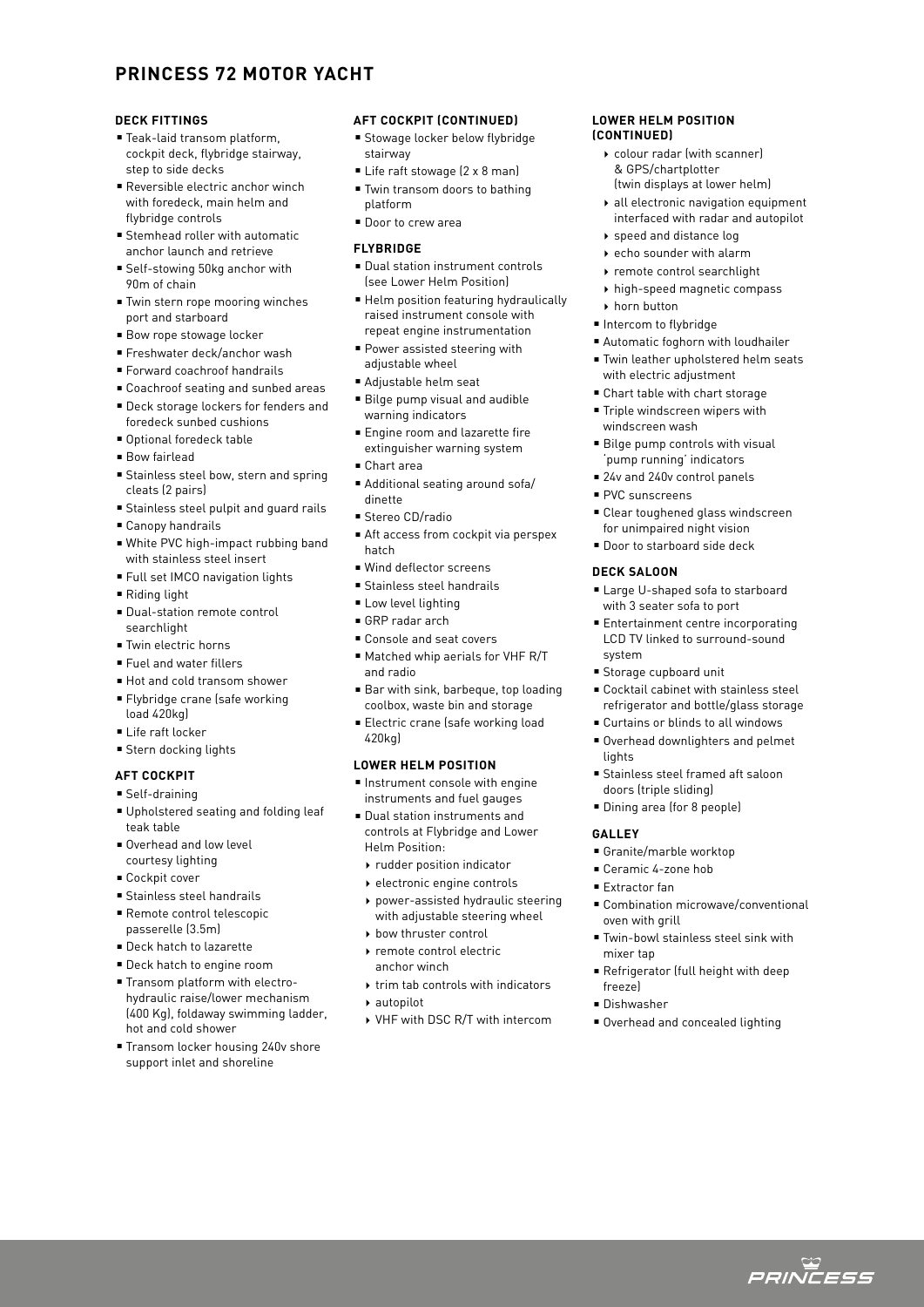#### **GALLEY (CONTINUED)**

- **Drawers and storage cupboards**
- Timber laid floor

#### **ACCOMMODATION**

- <sup>n</sup> All cabins feature opening and/or fixed portholes, 240v power points and air conditioning
- All bathrooms feature opening portholes, fresh water Vacuflush toilets with holding tanks and 240v shaver points

#### **OWNERS STATEROOM**

- **Example 3** Large double bed with drawers below
- Bedside cabinets
- Full length mirror
- Walk through dressing area with large wardrobes and storage, dressing table with stool
- $B$ uilt in safe
- LCD TV/DVD/radio
- $s$
- <sup>n</sup> Overhead and individual berth lights
- **Drawers and lockers**

#### **En-suite shower/WC:**

- $\blacksquare$  Twin washbasins with Avonite (or similar) worktop and mixer tap
- **Separate shower cubicle with** automatic pump out
- <sup>n</sup> Extractor fan
- <sup>n</sup> Mirrors
- Storage lockers

#### **FORWARD STATEROOM**

- **Example 2** Large double bed with drawers below
- **Example 2** Large wardrobes with shelves
- $Mirror$
- **Dressing table with storage**
- Stereo CD/radio
- Storage lockers
- <sup>n</sup> Overhead and individual berth lights
- Deck hatch with integrated skylight and blind

#### **En-suite shower/WC:**

- <sup>n</sup> Washbasin with Avonite (or similar) worktop and mixer tap
- **Separate shower cubicle with** automatic pump-out
- Extractor fan
- $Mirror$
- Storage lockers

# **PORT GUEST CABIN**

- Two single beds with drawers below
- Wardrobe with shelves
- <sup>n</sup> Mirror
- **Bedside table with storage**
- High level lockers
- Overhead lighting and individual berth lights

#### **STARBOARD GUEST CABIN**

- Large double bed with drawers below
- Wardrobe with shelves
- $N<sub>in</sub>$
- <sup>n</sup> Bedside tables with storage
- **Dressing table with chair**
- High level lockers
- Overhead lighting and individual berth lights

#### **En-suite shower/WC:**

- <sup>n</sup> Washbasin with Avonite (or similar) worktop and mixer tap
- **E** Separate shower with automatic pump-out
- Extractor fan
- $Mirror$
- Storage locker
- Starboard shower/wc has access door from passageway as well as from cabin

### **CREW CABIN**

- $\blacksquare$  Two single berths
- Hanging and storage lockers
- Overhead lighting and individual berth lights
- <sup>n</sup> Access via transom hatch

#### **Crew shower/WC:**

- Washbasin with mixer tap **Exercise Separate shower with automatic** pump-out
- Extractor fan
- <sup>n</sup> Mirror
- Storage locker

#### **INTERIOR FINISH**

- $\blacksquare$  Furniture finished in a choice of Serotina Cherry or Light Oak with either a satin or high gloss finish. Walnut is available as an option
- Galley worktop in a choice of granite/ marble finish
- Bathroom worktops with avonite finish

#### **INTERIOR FINISH (CONTINUED)**

- Choice of upholstery fabrics, carpets and curtains from co-ordinated range
- **Timber laid galley, helm and** bathroom floors

## **POWER AND DRIVE SYSTEMS**

- Engine room soundproofed
- <sup>n</sup> High-volume air intakes
- **Engine room extractor fan with** electronic time delay
- Engine exhaust silencers and watercooled exhausts
- **Engine beds integrally moulded** with hull for strength and vibration absorption
- <sup>n</sup> Forward and aft engine-room bulkheads integrally bonded
- **Engines flexibly mounted**
- <sup>n</sup> Automatic fire extinguisher with remote override control
- <sup>n</sup> Automatic and manual bilge pumps
- Engine-room lighting
- <sup>n</sup> Propeller shafts in Marinemet
- 5-bladed propellers in nickel aluminium bronze
- <sup>n</sup> High-speed balanced rudders
- Cathodic protection for sterngear
- **Externgear, engines, fuel tank fillers,** etc all electrically bonded
- <sup>n</sup> Power assisted electro-hydraulic steering system
- **E** Single-lever electronic engine controls
- Bow thruster (170Kgf)
- **Freshwater supply point in** engine room

## **ELECTRICAL SYSTEM**

- **24 Volt:**
- 4 x heavy-duty batteries for engine starting and windlass operation  $\bullet$  6 x heavy-duty auxiliary batteries

ت<br>*PRINCESS* 

■ Engine alternators charge both banks of batteries via automatic switch charging system ■ 2 x 80 amp float battery chargers charge both banks of batteries via automatic switch charging system ■ Battery paralleling system with remote control at helm position